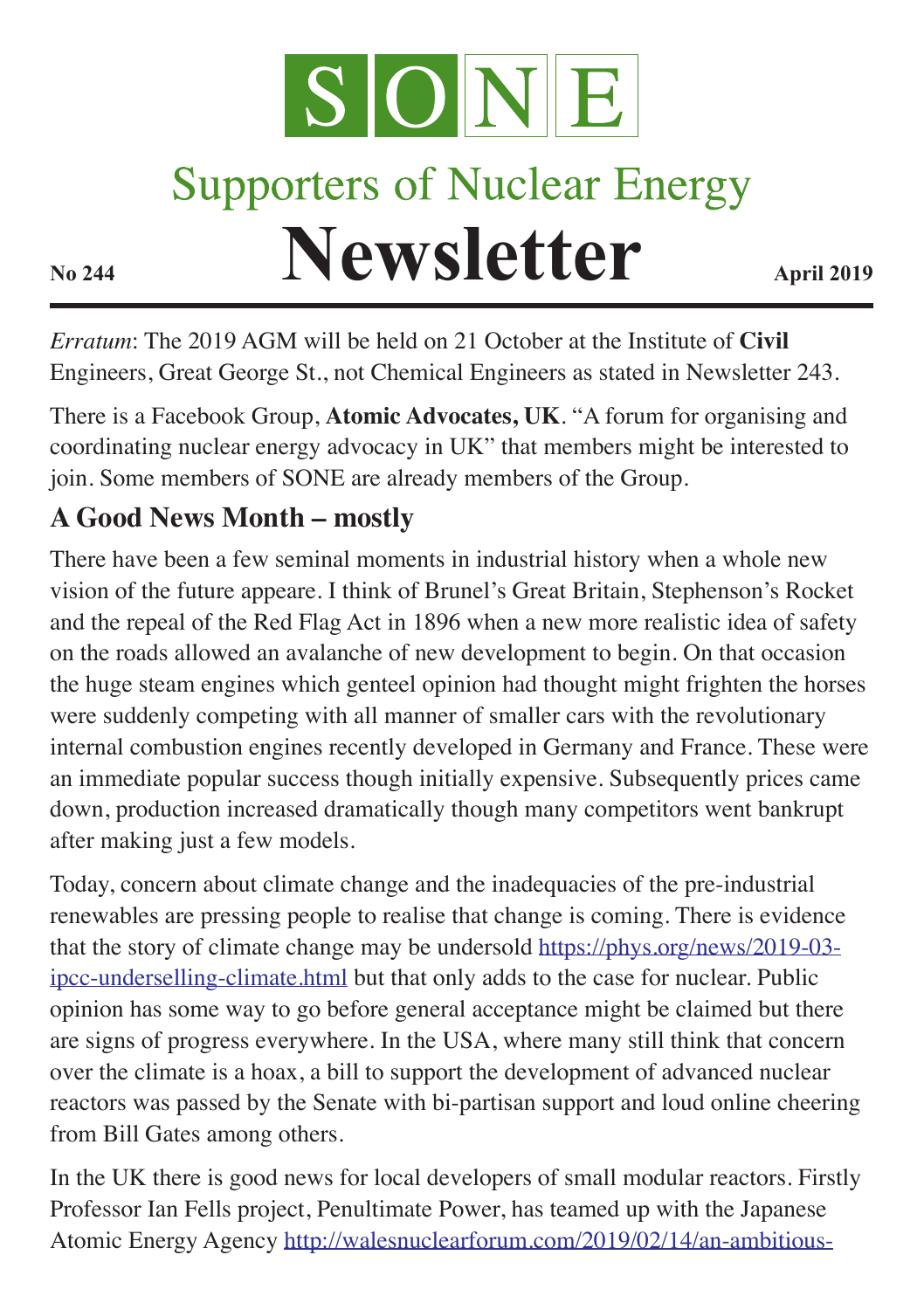nuclear-power-plan-penultimate-power-uk-signs-partnership-with-japanese-atomicenergy-agency/ They plan to develop a high temperature (570C) fission reactor to generate electricity efficiently and also provide energy for hydrogen and steel production too. They are starting work on Tyneside before spreading further afield.

The other good news comes from Moltex, UK. They are already working to build a prototype molten salt reactor in Canada, and have now signed a deal to build a reactor in Estonia "by the early 2030s" http://www.globalconstructionreview.com/ news/uks-moltex-energy-signs-deal-install-molten-salt-r/

In the 1950s nuclear power was developed on a national government basis, in part because of the connection with plutonium production and defence. Today the opposite is the case. Nuclear power is international and motivated by the worldwide commercial objective of providing energy for people and industry without fouling the environment, plutonium now only appearing as a fuel to be consumed, not produced. The international role of nuclear power is one of collaboration, of imports and exports and sharing benefits to all countries. So the future for the UK nuclear industry has to be seen in the context of all the different reactor designs entering the field, worldwide. Details can be found by taking a tour through the pages of the World Nuclear Association. Click here or search on Google for "WNA small power reactors". The competition will be hard fought, as it was in earlier days by the makers of cars or by the railway barons. Clearly the Henry Ford principle of dedicated factory line production will drive the price down for nuclear power stations as it did for cars. Meanwhile there are lots of bees around the honey pot on the assumption that the honey will soon flow. Click here or search with Google for "International SMR and Advance Reactor Summit 2019". Here is a survey of some runners and riders by a reliable US authority https://neutronbytes.com/advancedreactor-development-projects/ Today's news is that Westinghouse has rejoined the field https://neutronbytes.com/2019/03/31/westinghouse-launches-new-smr-effort/

And the not-so-good news? A youthful but poorly informed "renewables" movement is gathering momentum around the world. It started in the USA as the Green New Deal, suggesting some political link to Roosevelt's New Deal. However they need guidance – some are in favour of nuclear power and some against. The movement has spread and uses the advocacy of a young Swedish girl who speaks well. We should welcome it when youth speaks up but engage and challenge them whenever possible, at home, in schools in social media. They have gained unlikely allies in the shape of the fossil fuel interests who see a long term interest in providing the backup that renewables need some 60-70% of the time. Those interests, largely gas, are right to see that they would have no future in partnering nuclear power instead. But

 $-2$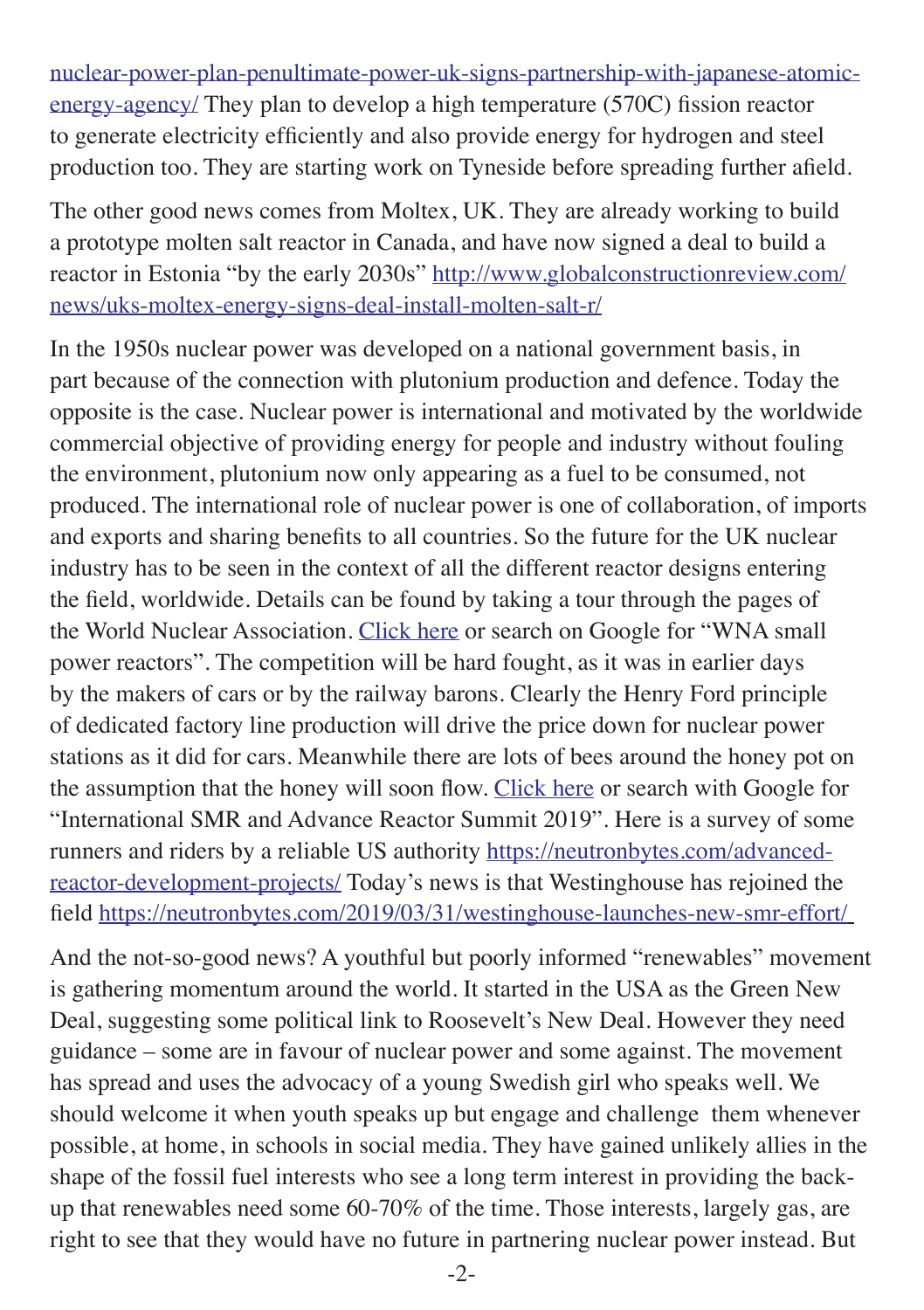the partnership of renewables and gas would exceed the required carbon emission target which may have to be close to zero. This important development will need further discussion.

## **A recommendation for a new book**

**A Bright Future** by Joshua Goldstein and Staffan Qvist, sub-titled

"How Some Countries Have Solved Climate Change and the Rest Can Follow".

Goldstein is a professor of international relations; Qvist is an engineer and applied physicist. With their background they are eminently suited to address the subject. And indeed the book is well written and interesting.

The authors are concerned about climate change and the effect that national policies have on the emissions and energy prices. It contrasts what has happened in different nations as far as electricity is concerned. It points to the success of policies based on hydro and nuclear power in Sweden and France and laments the failure of those in Germany where the closure of nuclear plants for idealogical reasons has not been compensated for by the effect of huge investment in wind, solar and biofuels. The result has been high electricity prices and continued high emissions associated with a heavy use of coal. This failure has occurred by prioritising popular sentiment ahead of science, a mistake that did not happen in France or Sweden. The authors do not attempt to cover the experience of other countries to the same depth and the UK is barely mentioned. What is more important is the easy ride they give bio-fuels. A large fraction of the energy that passes as "renewable" involves the combustion of biofuels, an industry that lays waste the environment and releases as much carbon dioxide as burning methane. The book skips rather too quickly over the reasons for the fear of radiation and nuclear, and the reasons why these fears have no scientific basis – these after all are the problems that need to be overcome through wider appreciation of history and biology respectively.

However, these are points of omission rather than errors. The book establishes convincing conclusions and is well worth reading. It may not be the whole story but I can strongly recommend it.

## **And a appalling book that nobody should read**

- but I have and here is my review as posted on Amazon:

https://www.researchgate.net/publication/332383736\_Wade\_Allison%27s\_Review\_ of the book Manual for Survival by Kate Brown